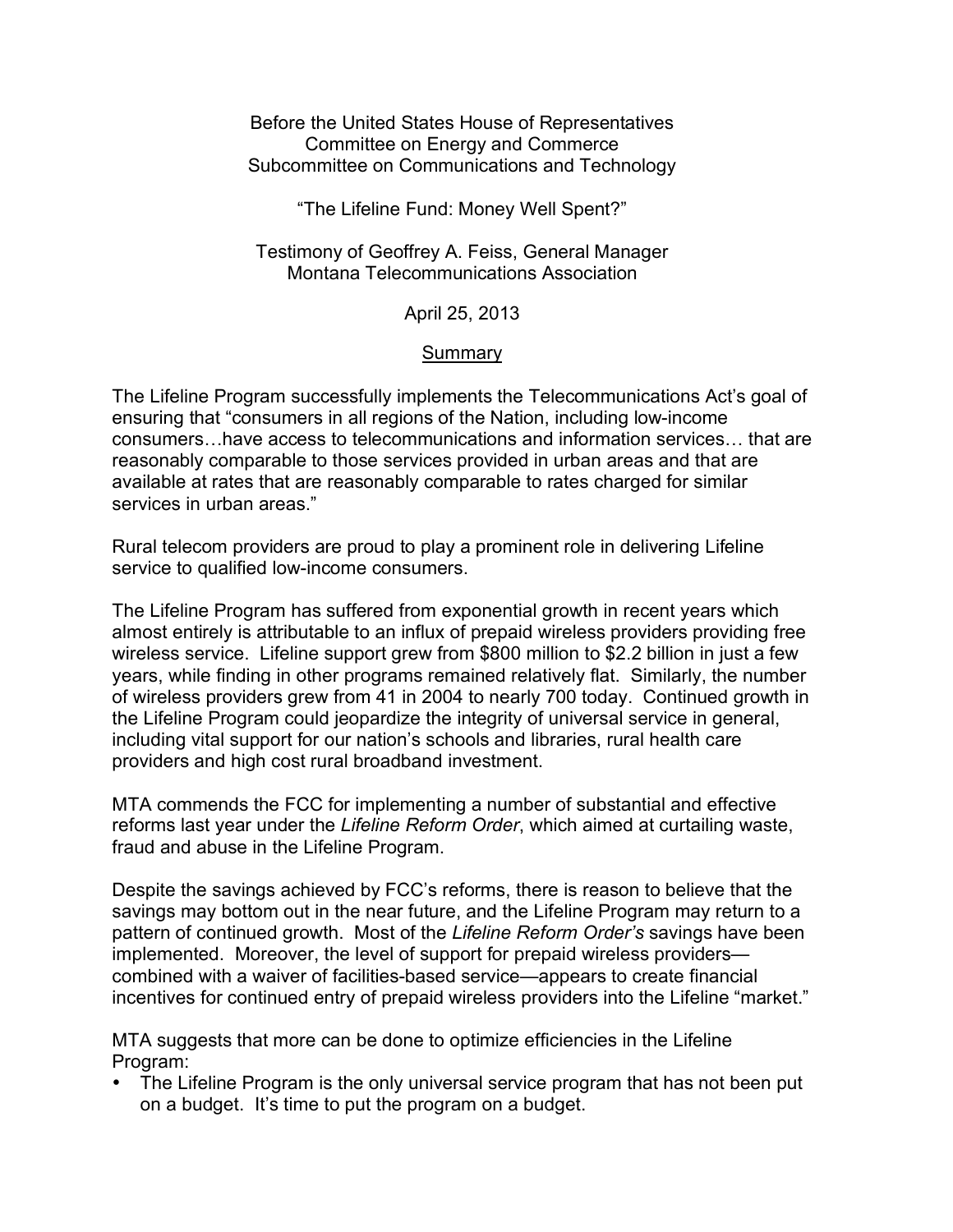• The Lifeline funding mechanism resembles the "identical support" mechanism in the High Cost Program, which the FCC has eliminated because high-cost identical support "bears no relation to the efficient cost of providing mobile voice service." Thus, MTA recommends that Lifeline support for prepaid wireless providers should be cost-based. Alternatively, the FCC could establish a benchmark support level of \$3 for prepaid wireless providers, and wireless providers could provide to the FCC cost data demonstrating why \$3 is insufficient.

MTA's recommendations could save the Lifeline Program as much as \$1 billion while serving the same number of qualified low-income consumers. Or, if the program were capped at today's level, MTA's recommendation would provide room for considerable future growth in low-income subscribership.

### I. Introduction

MR. CHAIRMAN and members of the Committee, it is an honor to be invited to testify before you today. My name is Geoff Feiss, and I am the General Manager of the Montana Telecommunications Association (MTA), which represents small and large, commercial and cooperative, national and local incumbent telecommunications providers serving commercial and residential consumers of Montana with a full spectrum of advanced telecommunications services. Montana's rural telecom providers employ over 1,000 Montanans and have deployed over 20,000 miles of fiber optic facilities in the state to deliver advanced telecommunications services in many cases to as much as 100% of their consumers—in a state where the *average* number of households per square mile is less than four.

I am also a member of the board of directors of the Universal Service Administrative Company (USAC), which administers the federal universal service program, including Lifeline. (Please note, however, that I am testifying today in behalf of MTA, and not USAC.)

It is my pleasure to discuss the federal universal service Low Income Program, otherwise known as the Lifeline Program. All of MTA's members are proud to offer Lifeline service to qualified low-income consumers, including Tribal members, in Montana. The Lifeline Program continues to facilitate valuable access to vital telecommunications services for to low-income consumers. MTA and it members fully embrace the benefits of the Lifeline Program and its foundation in the principles of Universal Service as provided in the Telecommunications Act of 1996: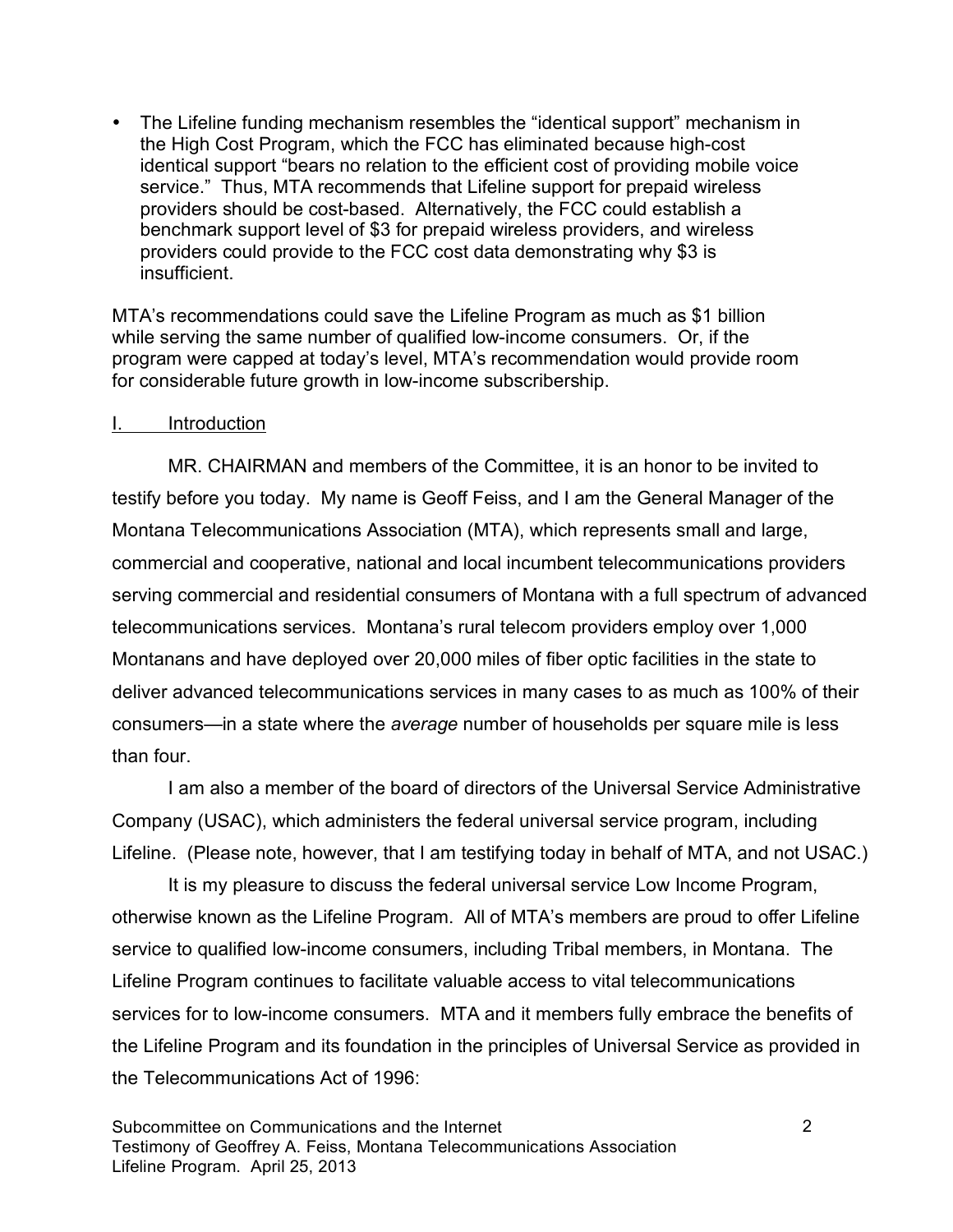Consumers in all regions of the Nation, including low-income consumers and those in rural, insular, and high cost areas, should have access to telecommunications and information services…that are reasonably comparable to those services provided in urban areas and that are available at rates that are reasonably comparable to rates charged for similar services in urban areas. 47 U.S.C. §254. (Emphasis added.)

While MTA fully supports the policy and principles underlying the Lifeline Program, we are concerned that despite recent reforms implemented by the Federal Communications Commission (FCC), additional efficiencies can be attained to preserve scarce universal service resources. If the Lifeline Program returns to it's recent growth pattern, it could undermine the integrity of the universal service fund in general, including the Rural Health Care Program, the Schools and Libraries Program and the High Cost Program.

The Lifeline Program is the only universal service program that has no budget. The Rural Health Care Program is limited to \$400 million annually; the Schools and Libraries Program is budgeted at \$2.25 billion, with an inflation adjustment that puts it at \$2.33 billion;<sup>1</sup> and High Cost at \$4.5 billion. When the FCC released the Lifeline Reform Order last year (1/31/12), commissioners stated that the Commission would take a look in early 2013 to see how and whether the reforms adopted by the *Order* affected the program and would put the program on a budget at that time.

After evaluating the impact of today's fundamental overhaul of the program and addressing key issues teed up in the Further Notice of Proposed Rulemaking, including the appropriate monthly support amount, the Commission will be in a position to adopt a budget for the program in early 2013.<sup>2</sup> (Emphasis added.)

It's time to put the Lifeline Program on a budget and make sure that recent reforms in fact keep futuregrowth in the program checked. MTA offers several recommendations in this regard.

Testimony of Geoffrey A. Feiss, Montana Telecommunications Association Lifeline Program. April 25, 2013

 $\frac{1}{1}$ Annualized, based on \$583.81 2Q13 USAC demand projection.

<sup>2</sup> Statement of FCC Chairman, Julius Genachowski. *Lifeline Reform Order*, FCC 12-11. Rel. February 6, 2012. p.288.

Subcommittee on Communications and the Internet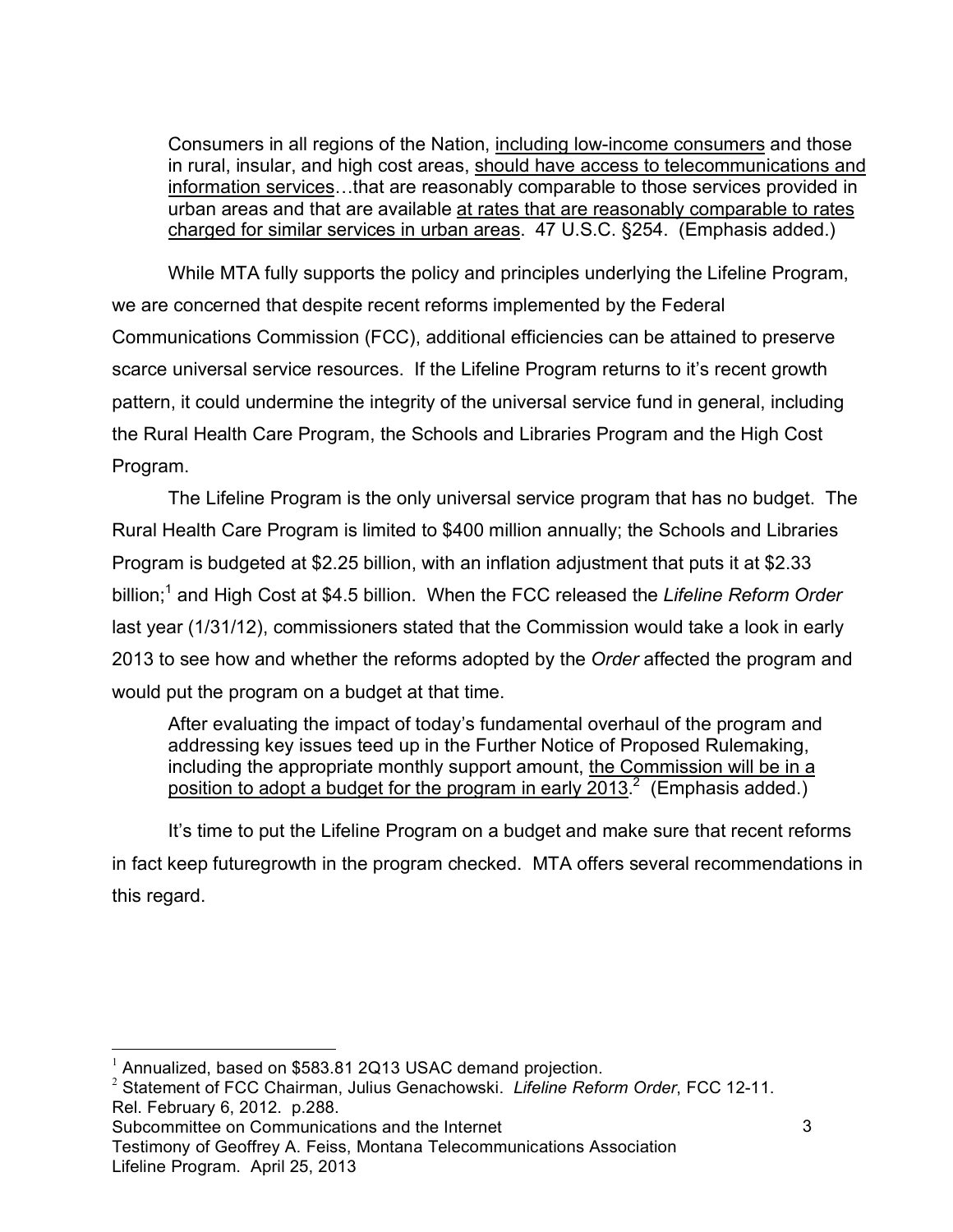#### II. Background:

The dramatic growth of the Lifeline fund is well documented. The Lifeline Program "hovered" between \$600 and \$800 million annually from 1996 to 2004. Then prepaid wireless providers discovered the mechanism and flooded the market, in what Sen. McCaskill describes as the "wireless explosion." As of the beginning of 2013, the program spent \$2.2 billion.

In 2004, there were 41 competitive (i.e., non-incumbent) Lifeline providers. Today there are nearly 700. Of the total Lifeline support disbursed in 1Q13, nearly 80% (or \$1.45 billon) went to wireless providers, many of whom own no facilities and do little more than market resold services and handsets to consumers. While the rate of growth of Lifeline funding and new wireless providers entering the market appears at least temporarily to be slowing, the FCC and states continue to approve new Lifeline-only applications for designation as "eligible telecommunications providers" (ETCs), which enables them to receive Lifeline support. To my knowledge, no application for Lifeline-only ETC designation has been denied anywhere in the U.S. Thus, the door to the Lifeline program is hardly closed, and it appears that many new wireless providers clearly continue to see value in rushing through it. Moreover, the FCC has waived study area and facilities requirements that apply to all other ETCs; this is why it is that most of these Lifeline-only ETCs can merely resell existing service. In other words, prepaid wireless ETCs do not deploy any new telecommunications infrastructure, contrary to the FCC's intention to transform universal serve into a broadband deployment program.

From a "demand" perspective, growth of the Lifeline program since 2008 has been the most significant source of growth in the universal service contribution factor, which is 15.5% as of 2Q13. That means that most consumers are paying a fee of 15.5% of their long distance (interstate) telecom bills. The good news is that the current contribution factor is down from 16.1% in the previous quarter (1Q13); and that is down even further from an all-time high of 17.9% in 1Q12, just prior to the FCC's *Lifeline Reform Order* reforms.

Subcommittee on Communications and the Internet Testimony of Geoffrey A. Feiss, Montana Telecommunications Association Lifeline Program. April 25, 2013 4 The bad news is that the contribution factor is 15.5%. As noted above, the reason, from a demand perspective, that the contribution factor remains high is almost entirely attributable to the demands of Lifeline program, since the other components of universal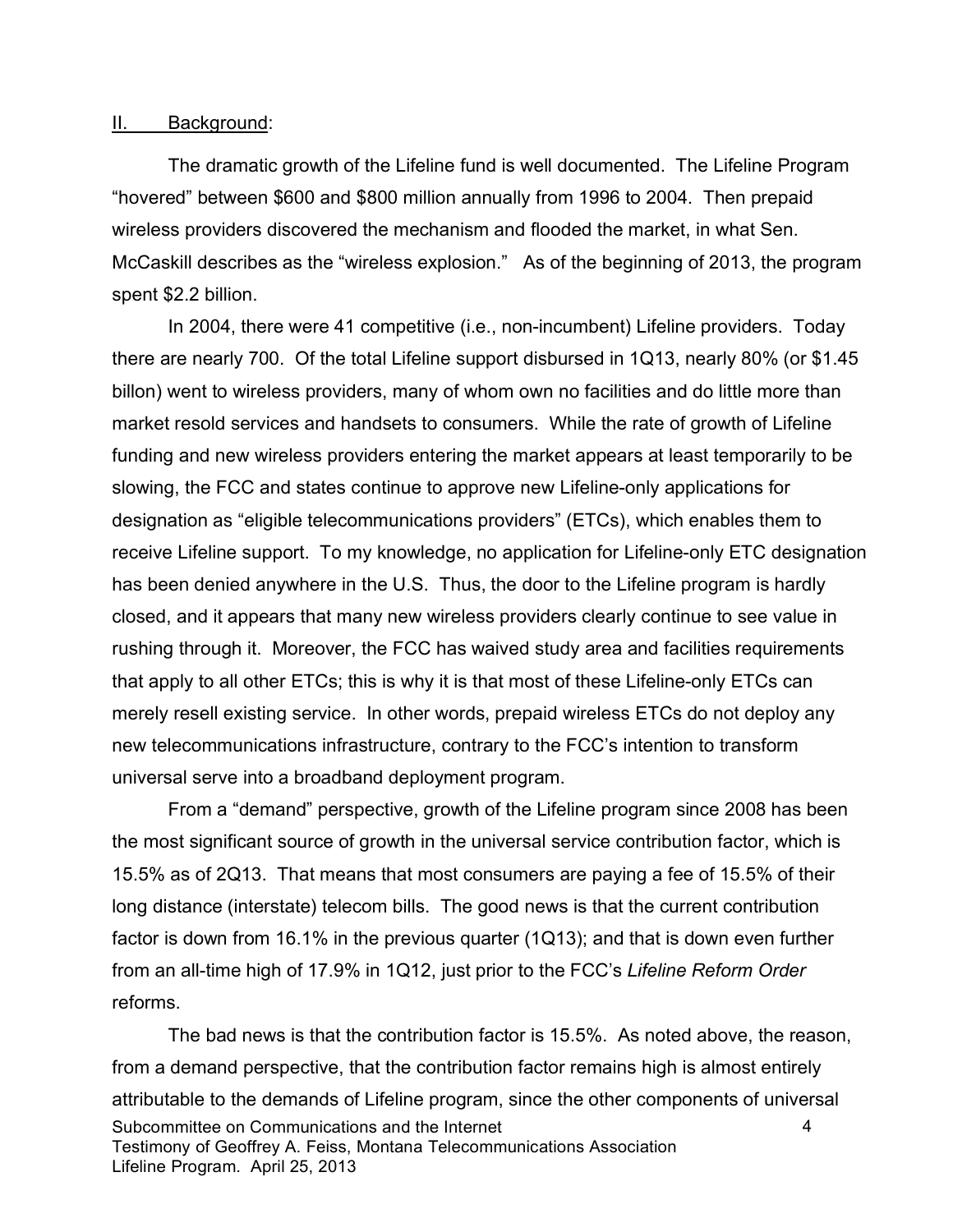service have been relatively flat, if not declining. (The other primary reason for growth in the factor is the declining base of interstate telecommunications revenues, which is why contribution reform is another important, but lingering, issue that needs to be addressed.)

While the FCC's Lifeline Reform Order successfully has achieved substantial savings in the Lifeline Program, there are reasons to be concerned that the Lifeline Program will return to a pattern of growth, which threatens to put increasing pressure on the Universal Service Fund. Further reform, therefore, is necessary.

The FCC announced earlier this year that its *Reform Order* resulted in "savings" of \$213 million by year-end 2012.<sup>3</sup> This is true, to an extent. These savings "reduce" the Lifeline fund to \$2.2 billion from \$2.4 billion. For example, the *Lifeline Reform Order* eliminated the Link-up program, except for Tribal low-income consumers. The Link-up program subsidizes the cost of installing service. It was growing exponentially. Link-up support demand (the amount given to Lifeline providers) had doubled in four quarters from \$23.51 million in 3Q11 to \$46.11 million in 2Q12. The FCC even questioned whether some Lifeline providers were charging the Lifeline Program for Link-up support for installation charges that they would not otherwise have charged consumers but for the subsidy they could receive from the Lifeline Program. $4$  By eliminating Link-up support for all but Tribal consumers, the demand for Link-up support plummeted from a high of \$46.11 million in 2Q12 to \$0.23 million in  $4Q12<sup>5</sup>$ 

Similarly, the Commission launched an in-depth data validation (IDV) initiative in 2011 with USAC to identify and eliminate duplicate support, whereby consumers receive Lifeline-supported service from more than one provider. The IDV initiative—which continues today—has identified an average of 10% of all Lifeline subscribers as duplicate subscribers. Overall, the initiative is on track to save a total of over \$200 million of Lifeline support.

<sup>&</sup>lt;sup>2</sup><br>3  $3$  "Wireline Competition Bureau Issues Final Report on Lifeline Program Savings Target. WC Docket No. 11-42. DA13-130. Rel. January, 31, 2013.

<sup>4</sup> See discussion of the Link-Up Program in the FCC's *Lifeline Reform Order* (FCC 12-11, Rel. Feb. 6, 2012) ¶¶ 240-254. For example, "Providing support for half of a 'customary' charge up to a flat \$30 amount creates incentives for carriers to set their customary charge at \$60 in order to maximize their draw from the program…" (¶247.)

 $5$  \$0.05 million in 1Q13. \$0.18 million in 2Q13.

Subcommittee on Communications and the Internet

Testimony of Geoffrey A. Feiss, Montana Telecommunications Association Lifeline Program. April 25, 2013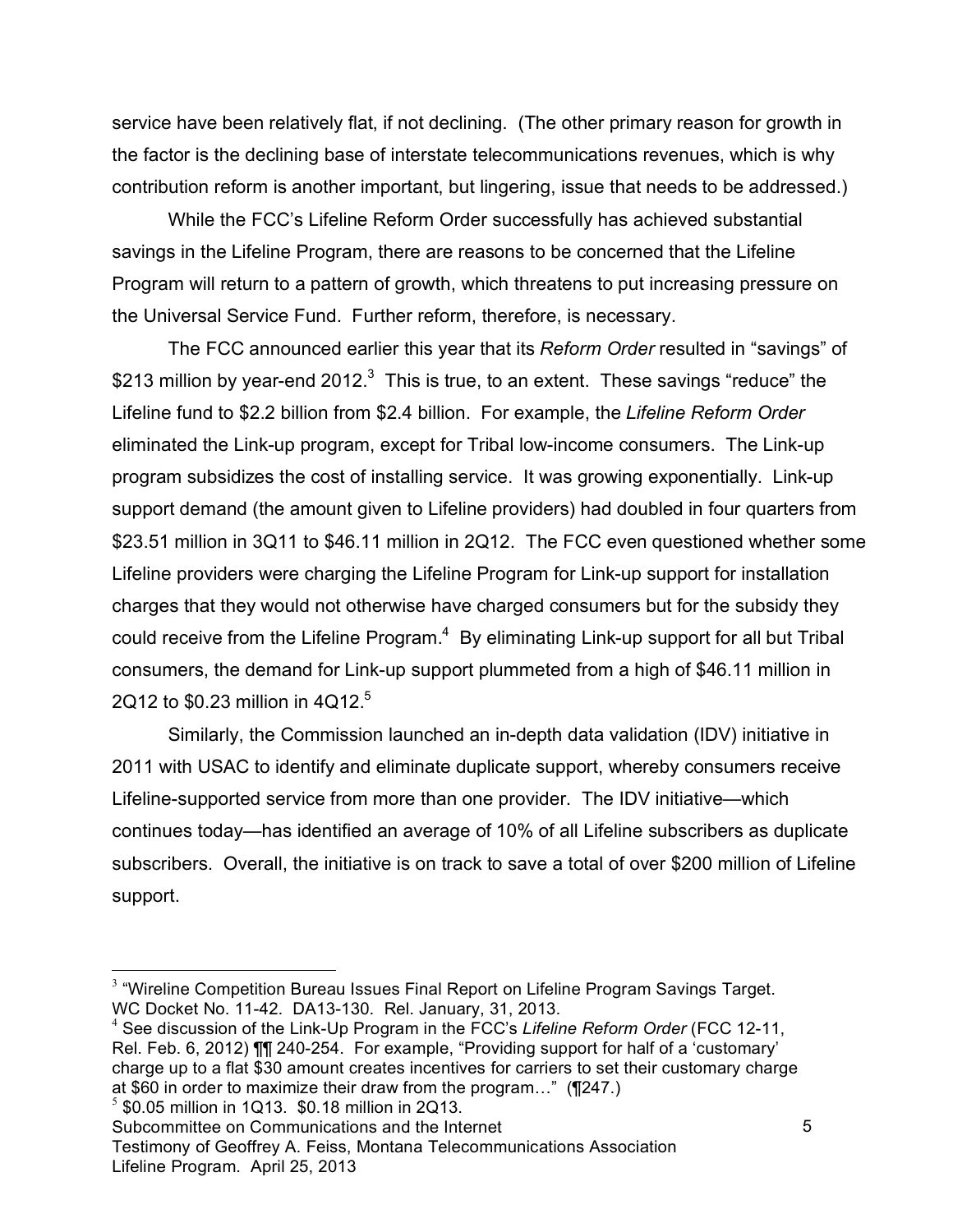The *Lifeline Reform Order* also required all Lifeline providers to re-certify 100% of their Lifeline subscribers by the end of 2012. As a result of the recertification process, some Lifeline providers de-enrolled as many as 50% of their Lifeline subscribers by the end of 2012.<sup>6</sup> USAC does not yet have data verifying or refuting how many of the de-enrolled subscribers will have in fact re-enrolled in 2013, but it appears that the recertification process overall may result in a 29% overall de-enrollment of Lifeline subscribers. At least some of the de-enrolled subscribers may re-enroll in 2013. In other words, the year-end 2012 "snapshot" of savings attributable to decertification may be inflated.

Further, the *Lifeline Reform Order's* "one-per-household" rule has yet to be fully implemented. One can expect additional savings to be attained upon implementation of this rule this year.

By and large, however, the savings that the *Lifeline Reform Order* aimed at attaining largely have been attained. That is, the savings have mostly "bottomed out." It is more likely that the "dip" in the growth of Lifeline support is going to reach is low water mark in 2013, and then begin to climb again.

A number of factors point to the potential for returned growth in demand on the Lifeline fund. For example, the *Reform Order* broadened the eligibility criteria for qualifying low-income subscribers.<sup>7</sup> Moreover, Lifeline support is being expanded to include broadband access. Currently, broadband expansion is a pilot program; but If the pilot program grows into a permanent feature of the Lifeline Program, one can assume further demand on the Lifeline fund. Further, only about 55% of eligible low-income consumers

 <sup>6</sup>  $6$  Spencer Ante. "Millions Improperly Claimed U.S. Phone Subsidies. Wall Street Journal. February 11, 2013. "A review of five top recipients of Lifeline support conduced by the FCC for the Journal showed that 41% of their more than six million subscribers either couldn't demonstrate their eligibility or didn't respond to requests for certification." In Montana, as many as 50% of lifeline subscribers were de-enrolled by the end of 2012 as a result of subscribers' failure to re-certify their Lifeline eligibility.

 $7$  Eligibility is based on household income at or below 135% of Federal Poverty Guidelines, or participation in one of the following federal assistance programs: Medicaid; Supplemental Nutrition Assistance Program (SNAP), formerly known as Food Stamps; Supplemental Security Income (SSI); Federal Public Housing Assistance; Low-Income Home Energy Assistance Program (LIHEAP); National School Lunch Program's free lunch program; and Temporary Assistance for Needy Families (TANF). Low-income consumers living on Tribal lands may also qualify by participation in one of several additional assistance programs: Bureau of Indian Affairs general assistance; Tribally-administered TANF; or Head Start (only those meeting its income-qualifying standards).

Subcommittee on Communications and the Internet Testimony of Geoffrey A. Feiss, Montana Telecommunications Association Lifeline Program. April 25, 2013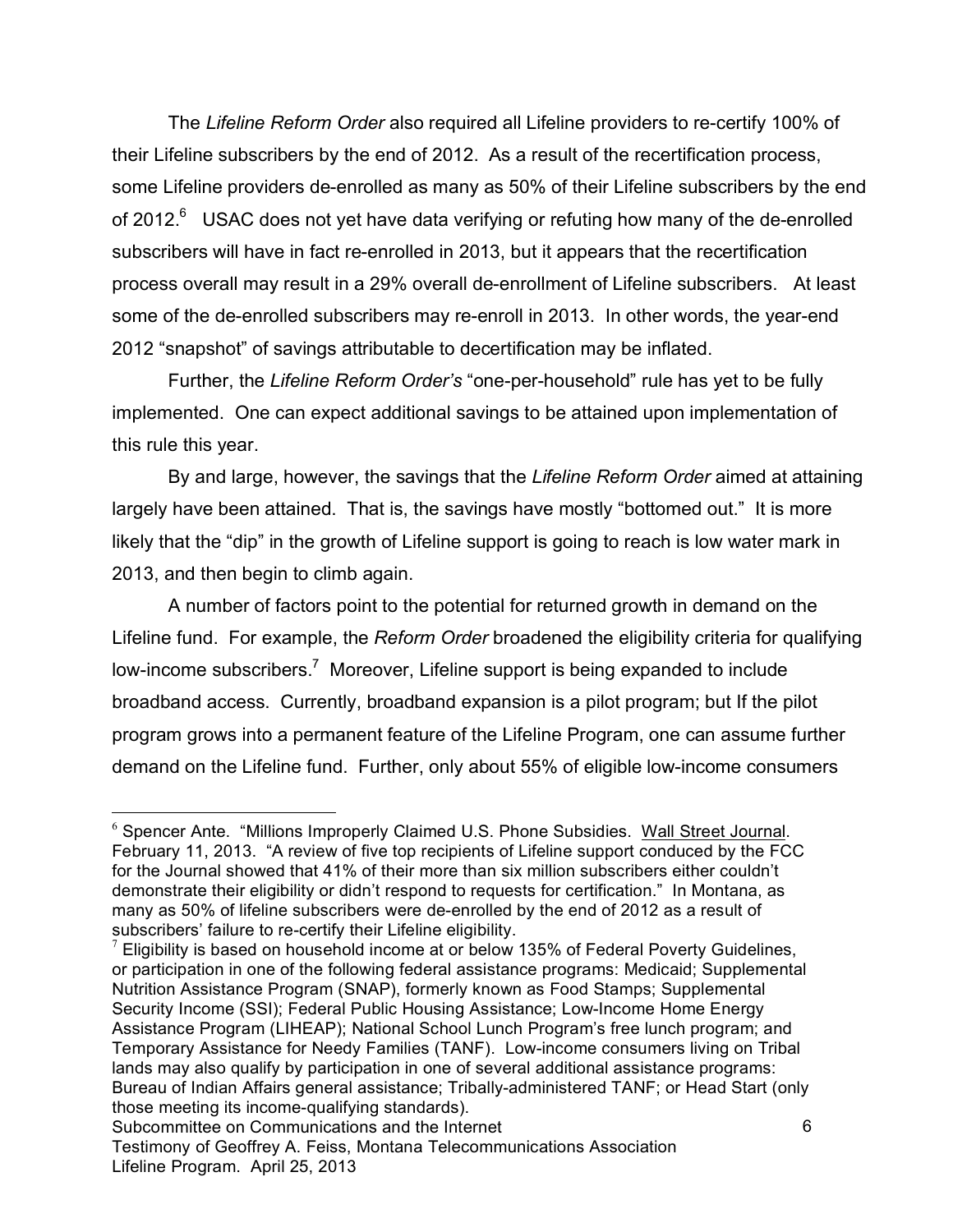currently are served by the Lifeline Program, according to USAC. It may be unreasonable to assume that the Lifeline Program will reach 100% of all consumers who are eligible; but it is not unreasonable to assume that there is considerable room for more growth in subscribership. Finally, there are more Lifeline-only ETC applications in the pipeline. In Montana alone, there are two such applications pending Public Service Commission designation. Given states' and the FCC's lenience in approving Lifeline-only ETC designations, there is no reason to believe that more designations are not pending approval. Indeed, the FCC encourages more ETC applications by waiving facilities and study area requirements, not to mention providing financial incentives for prepaid wireless providers to enter the market, as discussed further below.

In summary, as Sen. Claire McCaskill pointed out last month, "the FCC in early 2012 enacted reforms aimed at addressing waste, fraud and abuse in the [Lifeline] program. These efforts resulted in the program coming in \$214 million under its projected cost in 2012. But, in real dollars, the program still grew from \$1.75 billion in 2011 to \$2.2 billion in 2012—a staggering increase of 26% in one year."8 While the *Lifeline Reform Order* may continue to have a positive effect on diminishing the rate of growth of the Lifeline Program, the savings from the *Order* are likely to bottom out in 2013. Demand for Lifeline support is likely going to return to its former growth path. Moreover, since Lifeline is the only universal service element that is not on a budget, its growth will directly affect the contribution factor. And since the contribution base continues to shrink in the absence of substantive contributions reform, any growth in Lifeline demand necessarily will increase the contribution factor, thereby putting all universal service programs in jeopardy.

### III. Recommendations

The Lifeline Program should be put on a budget, like the rest of the programs in the Universal Service Fund (Schools and Libraries, Rural Health Care, and High Cost) – none of which, again, have actually been growing to any significant degree. As noted above, the Commission indicated that it would implement a Lifeline Program budget when it adopted

Subcommittee on Communications and the Internet

 <sup>8</sup>  $8$  McCaskill Amendment  $#484.$  S.Con. Res. 8. March 22, 2013.

Testimony of Geoffrey A. Feiss, Montana Telecommunications Association Lifeline Program. April 25, 2013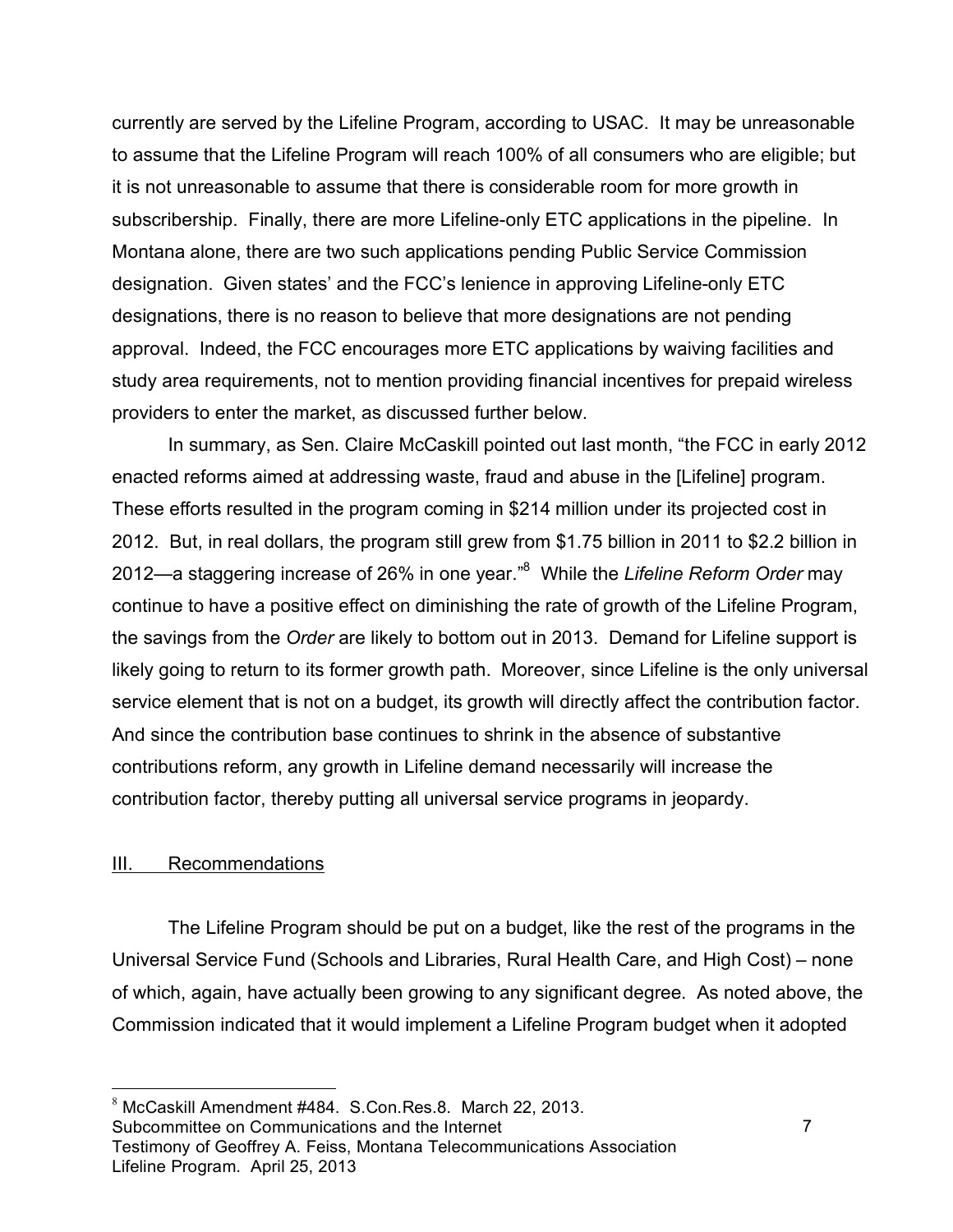the *Lifeline Reform Order* a year ago.<sup>9</sup> One option is to cap the Lifeline Program at the year-end 2012 level of \$2.2 billion. As discussed below, this would be a less-than-optimal solution, as it would lock in waste and inefficiency that currently continue to affect the Lifeline Program. Alternatively, as discussed below, the Lifeline fund can be reduced from its current level by reducing the amount of support per prepaid wireless subscriber without reducing the total number of Lifeline subscribers. (I should note that I do not recommend imposing a statutory cap on the Lifeline Program or on any of the universal service programs for that matter. Rather, the FCC should be encouraged to continue exploring ways to improve efficiency in the Program while adhering to the statutory principles of universal service. In short, the FCC should have the flexibility to adjust its rules as circumstances dictate.)

In addition to the general recommendation to put the Lifeline Program on a budget, a variety of proposals has been proffered by Members of Congress. For example, Sen. Tom Coburn proposed an amendment to the FY2014 Budget Resolution to collect a \$5 participation fee from the Lifeline Program's 16.5 million participations, saving over \$82 million, according to his analysis.<sup>10</sup> "However, if the fee decreases fraud and abuse in the program by even 3%, savings could be over \$127 million total," according to Sen. Coburn's statement.

There is nothing in statute or rule that mandates that Lifeline service should be free. In fact, the statute provides that Americans should have access to "comparable" service at comparable rates. Sen. Coburn's proposal therefore makes sense for a number of reasons. Assuming the participation fee were remitted back to the Lifeline fund (i.e., not to providers), it could help sustain the fund's financial viability and reduce pressure on the contribution factor. A fee would more reasonably meet the "comparable rates" provision of the Telecommunications Act. And, as Sen. Coburn noted, it "would both promote selfsufficiency and root out rampant waste, fraud and abuse."

 $10$  Coburn Budget Amendment #413. March 22, 2013

<sup>-&</sup>lt;br>9 <sup>9</sup> Ironically, the FCC put the horses in front of the cart when it released the Lifeline Reform *Order*. The Commission issued reforms first, with the intent to review the effects of its reforms before determining an appropriate budget for the program. It would have been far less disruptive if the Commission had proposed reforms to the high cost program fist, and then determined an appropriate budget subsequently.

Subcommittee on Communications and the Internet

Testimony of Geoffrey A. Feiss, Montana Telecommunications Association Lifeline Program. April 25, 2013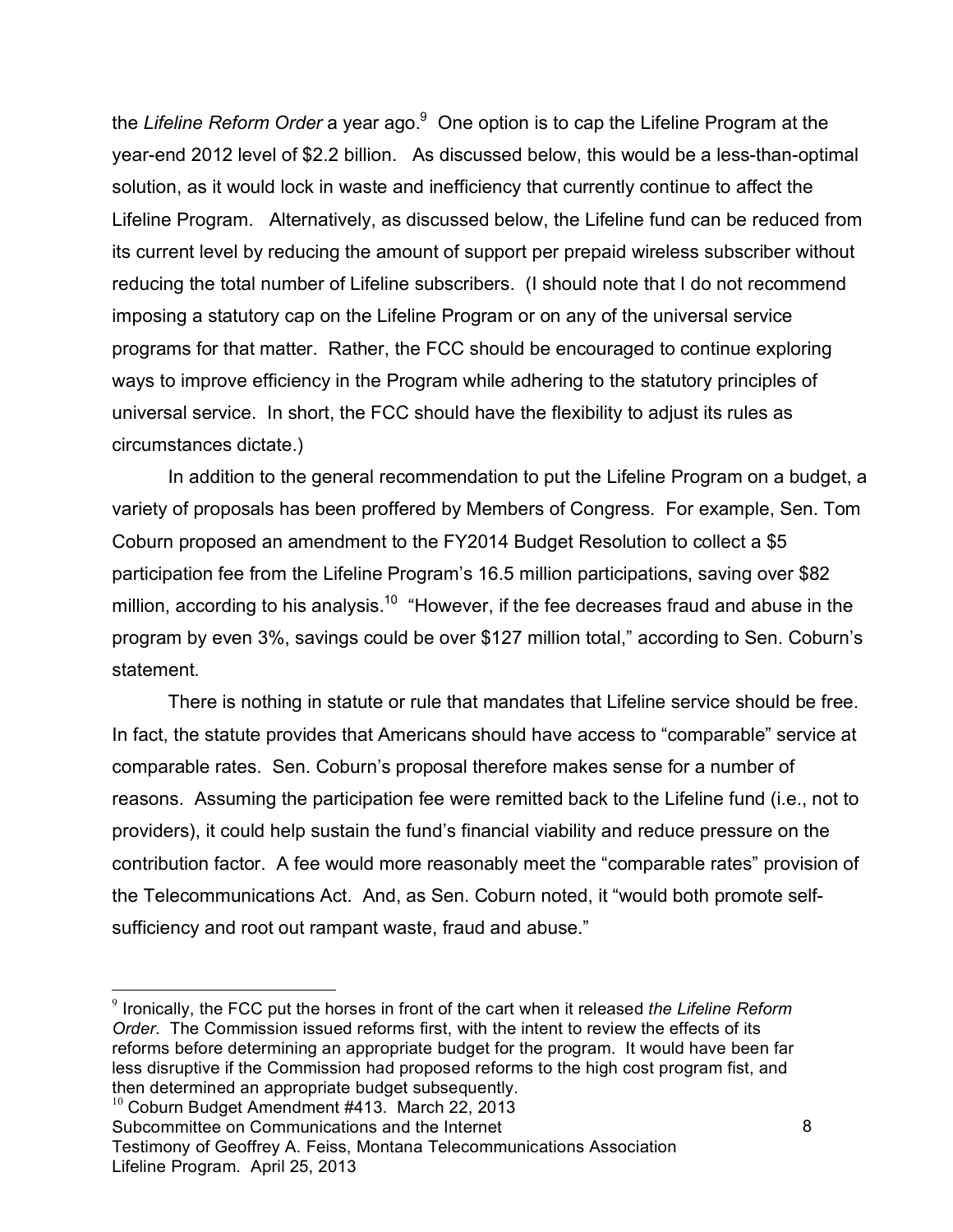By comparison, wireline Lifeline consumers pay around \$16 for their Lifelinediscounted service, assuming the average local wireline rate is around \$25. Thus, by requiring some minimal lifeline service rate that subscribers pay, the Commission could create a disincentive for abuse and could stretch the Lifeline dollar even further.

Sen. Mark Pryor, Chairman of the Communications, Technology and the Internet Subcommittee of the U.S. Senate Committee on Commerce, Science and Transportation, recommends "the following immediate steps to further reform Lifeline and restore faith in the program:

- Eliminate the participation of prepaid wireless providers and other mobile virtual network operators in the Lifeline program…
- Place a hard cap on the amount of Lifeline support that the universal service program should fund each year. That cap should be set far below the current \$2.2 billion "budget" for the program...
- Freeze new [ETC] certifications for participation in the Lifeline program until the FCC's Inspector General can conduct an immediate investigation into all Lifeline provider certification programs…
- Study the effectiveness of the current Lifeline discount system and the actual cost to low-income Americans for prepaid wireless service as compared to traditional wireline service."11

MTA concurs generally with Sen. Pryor's recommendations.<sup>12</sup> For example, as noted herein, the FCC has encouraged the wireless explosion in part by waiving any facilities requirements for Lifeline-only competitive ETCs. These "virtual network operators," as Sen. Pryor calls them, have little if any investment in broadband infrastructure. Congress or the FCC might reconsider the facilities waiver, and provide Lifeline support only to facilities-based providers.

Moreover, It is interesting to note the parallels between the current situation facing the Lifeline Program and the similar circumstances that beset the universal service high cost program only a few years ago. Early in the last decade, competitive—primarily wireless—ETCs flooded the High Cost Program. High-cost support ballooned by \$1 billion in just a few years. When the level of support to competitive ETCs reached \$1 billion—

 $11$  Sen. Mark Pryor. Letter to FCC Chairman Julius Genachowski. March 13, 2013.

Subcommittee on Communications and the Internet See also letter from Congressman Steve Stockman to FCC Chairman, Julius Genachowski, March 8, 2013. "[W]e urge the FCC to take prompt action to constrain growth of the Lifeline program by setting a budget in the same vein as has for other aspects of the USF program, and by taking meaningful steps to set more proper incentives for carrier participation in the program than exist in the current version."

Testimony of Geoffrey A. Feiss, Montana Telecommunications Association Lifeline Program. April 25, 2013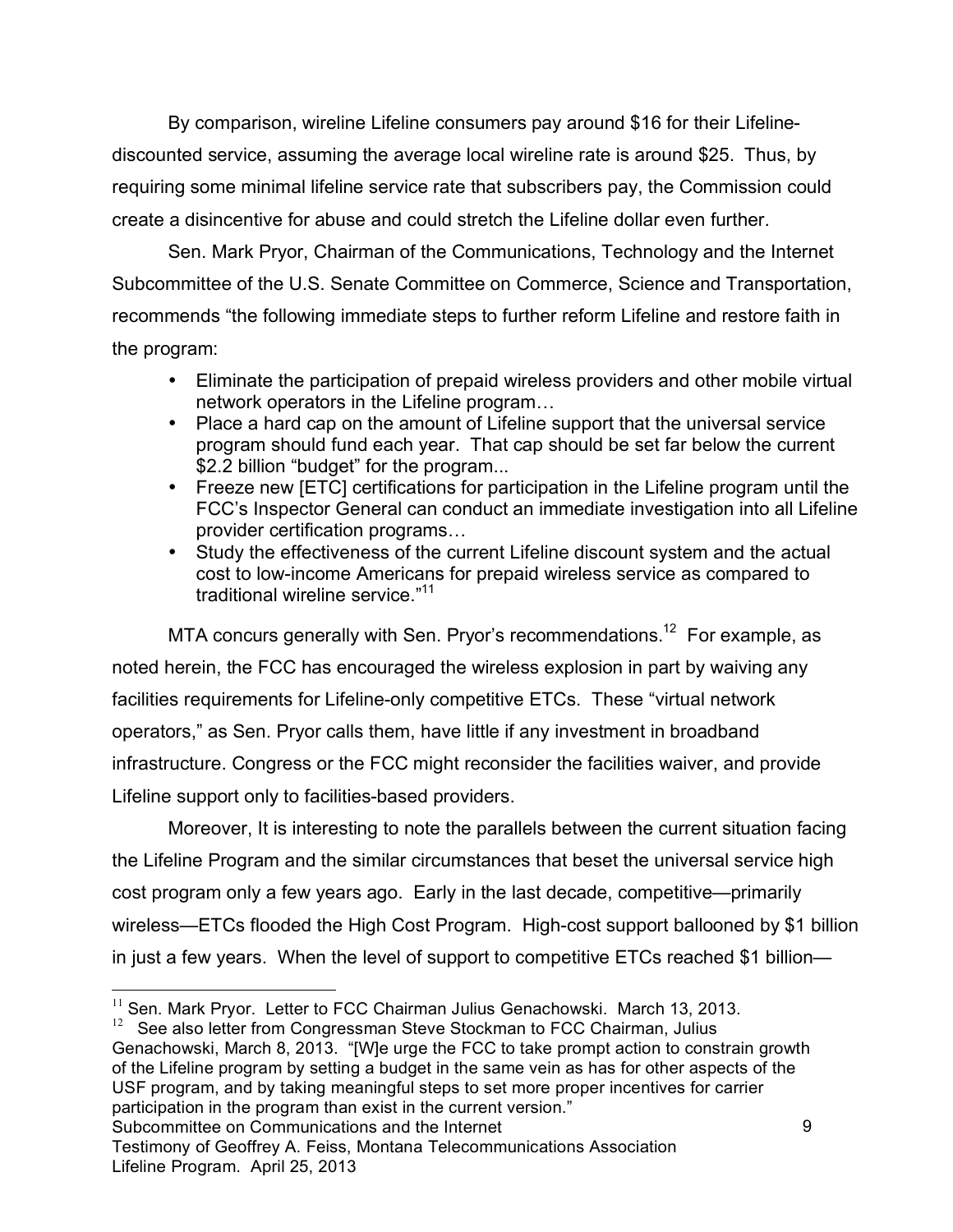half of the level of support that the Lifeline Program now demands—the FCC put a cap on competitive ETC support.<sup>13</sup> The Commission found that

growth has been due to increased support provided to competitive ETCs, which receive high-cost support based on the per-line support that the incumbent LECs receive, rather than on the competitive ETCs' own costs. While support to incumbent LECs has been flat since 2003, competitive ETC support, in the seven years from 2001 through 2007, has grown from under \$17 million to \$1.18 billion – an average annual growth rate of over 100 percent. We find that the continued growth of the fund at this rate is not sustainable and would require excessive (and ever growing) contributions from consumers to pay for this fund growth.<sup>14</sup> (Emphasis added.)

In short, the Commission found that the amount of support that competitive ETCs were receiving had no relationship to the cost of providing service. While wireline high-cost support is based on providers' cost of providing service, competitive ETCs were receiving "identical support," the same level of per-line support that wireline providers received, without consideration of their cost of providing service.

The FCC's "*Transformation Order*" 15 adopted in 2011 finds that the amount of highcost support that competitive ETCs receive "bears no relation to the efficient cost of providing mobile voice service." The *Order* continues to state that the amount of support received by competitive ETCs cannot "reasonably [be] calculated to be sufficient but not excessive for universal service purposes."16 (Emphasis added.) Thus, the *Transformation Order* phases out competitive ETC support altogether.

Lifeline support, particularly for prepaid wireless providers, resembles the high-cost "identical support" which the FCC has eliminated. The FCC concluded that identical support had contributed to the "ballooning" of high-cost universal service support. As noted above, when the competitive ETC support reached \$1 billion, the FCC capped the program in 2008, and eventually eliminated it in the *Transformation Order*. Yet, unlike wireless

 $13$  "CETC Order." WC Docket No. 05-337; CC Docket No. 96-45. FCC 08-122. Rel. May 1, 2008. "In this Order, we take action to rein in the explosive growth in high-cost universal service support disbursements..."  $\P$ 1.

<sup>14</sup> *Id*. ¶6.

<sup>&</sup>lt;sup>15</sup> "Transformation Order." WC Docket Nos. 10-90; 05-337; et al. FCC 11-161. Rel. November 18, 2011.

<sup>16</sup> *Id*. ¶¶ 504, 510.

Subcommittee on Communications and the Internet

Testimony of Geoffrey A. Feiss, Montana Telecommunications Association Lifeline Program. April 25, 2013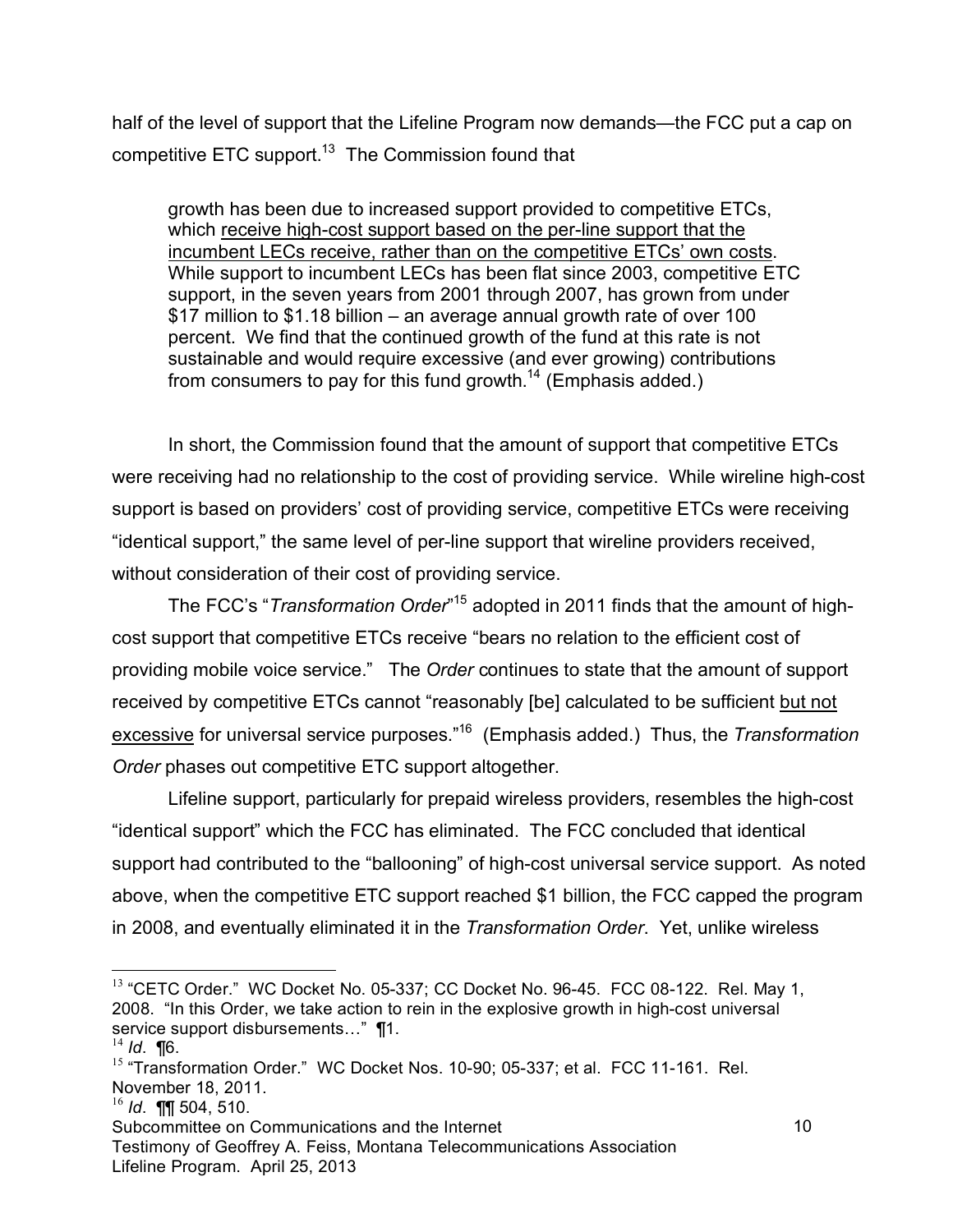competitive ETCs under the high-cost program, wireless competitive ETCs under the Lifeline Program invest practically nothing in infrastructure; and they have ballooned the Lifeline support fund by substantially more than \$1 billion—the amount of support at which the FCC put the brakes on high-cost support for competitive ETCs.

The Lifeline dollar can be stretched significantly further so that lifeline support can reach the same, if not more, eligible consumers, while shrinking the size of the Lifeline fund. The Lifeline Program runs in much the same way as the high-cost identical support mechanism. All Lifeline providers get \$9.25 of Lifeline support per subscriber, regardless of what it costs to provide Lifeline service. The \$9.25 support level is based on wireline costs, not wireless, particularly not prepaid wireless costs. In fact, the Lifeline Program originally was established to help mitigate the effects of the subscriber line charge (SLC)—which wireless providers never incurred. That is, the amount of lifeline discount has no analogous counterpart in the prepaid wireless ecosystem, where SLCs never existed.

As currently structured, the amount of per-subscriber Lifeline support appears to create a financial incentive for wireless providers to rush into the Lifeline Program. The fact that Lifeline-only competitive ETCs can offer prepaid wireless service for free, and the number of Lifeline-only competitive ETCs has ballooned to 700 in only a few years, leads one to surmise that at least in part the wireless explosion is attributable to a generous support mechanism which "bears no relation to the efficient cost of providing mobile voice service" or cannot "reasonably [be] calculated to be sufficient but not excessive."<sup>17</sup>

So, to the extent that Lifeline support resembles identical support, specifically as it applies to prepaid wireless providers, MTA recommends removing the financial incentives which attract the prepaid wireless providers and turn the Program into a business plan. This can be done in one of two ways. The FCC could make wireless Lifeline support costbased. Rate of return ETCs, such as those MTA represents, receive high-cost support based on their cost of providing service. These companies must produce detailed financial reports to the FCC and USAC and are subject to robust industry scrutiny and audits by

 $17$  Prepaid wireless ETCs not only can offer their service for free, but they face no comparability standard with regard to the quality of service they offer. While most wireless calling plans include unlimited minutes, for example, prepaid wireless Lifeline-only ETCs offer a limited number of minutes for free, and charge subscribers for running over their limits.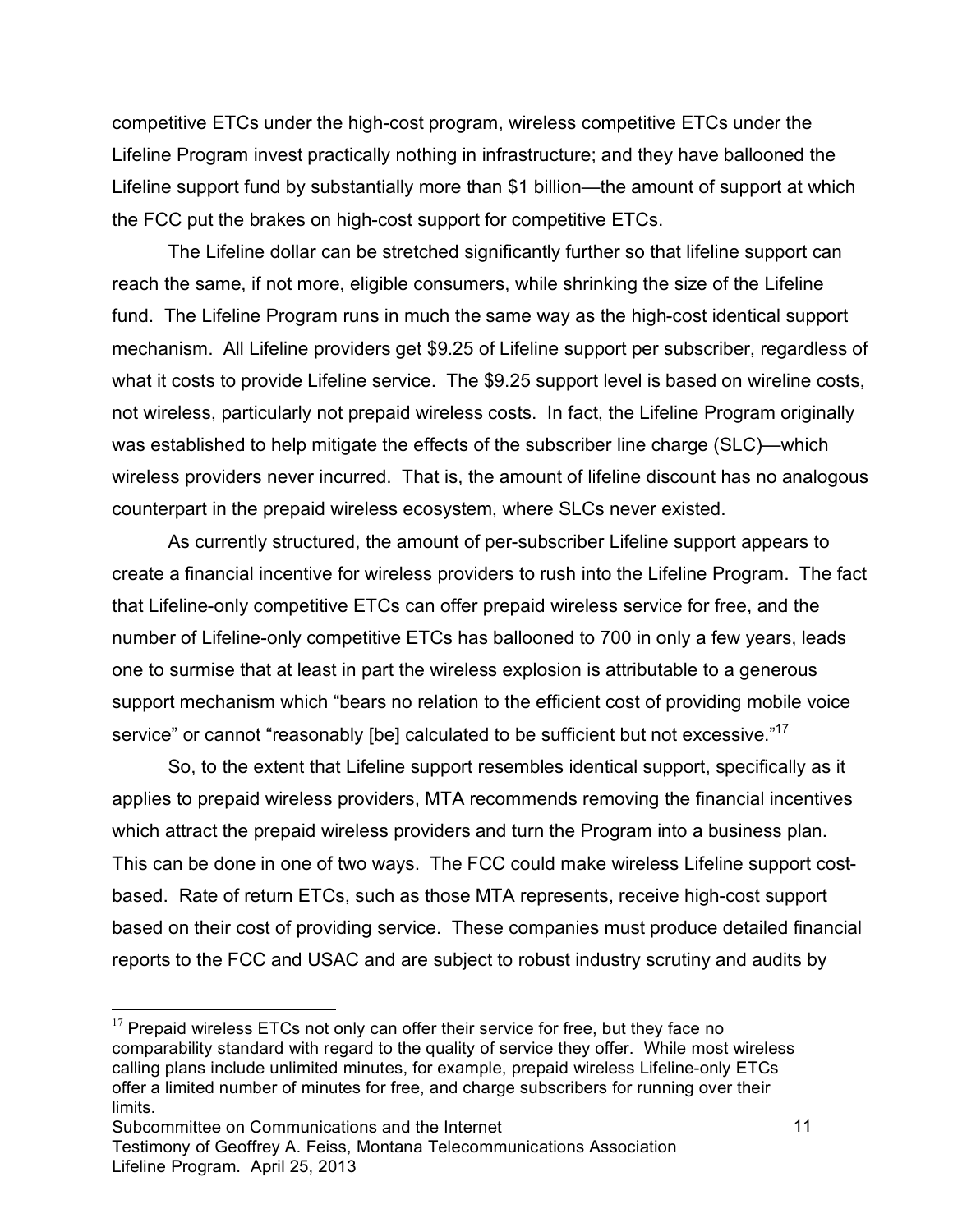USAC and NECA. The FCC could require prepaid wireless providers to submit similar cost data by which a cost-based level of support could be determined. Or, the Commission could establish a "benchmark discount" level of support for prepaid wireless providers of, say, \$3 or less.<sup>18</sup> Given that prepaid wireless providers have little CAPEX (especially with no facilities requirements) and their OPEX is marginal, a \$3 default benchmark is not unreasonable. If a prepaid wireless ETC objects to the \$3 benchmark, it could appeal to the FCC with data demonstrating why it needs more than \$3 of Lifeline support per subscriber. Otherwise, the benchmark rate would apply.

A \$3 support benchmark for prepaid wireless providers could reduce the current Lifeline Program by around \$1 billion while serving the same number of eligible subscribers.<sup>19</sup> (Or, reducing the level of per-subscriber support for prepaid wireless providers could "free up" additional resources to serve more eligible low-income subscribers if the Lifeline fund were capped at today's level.) The "safe harbor" benchmark concept already is established. Wireless providers assess universal service fees are based on a "safe harbor" amount of interstate traffic. Carriers may appeal to the FCC if the safe harbor amount is inappropriate. To my knowledge, no provider has appealed the safe harbor rate.

# IV. Conclusion

The Lifeline Program continues to fulfill an essential principle of universal service: to provide access to comparable telecommunications services to Americans, regardless of their economic circumstances. MTA member companies, and rural telecom providers across the nation, are proud to deliver Lifeline services to qualified low-income consumers throughout their service areas. The FCC has undertaken substantial and constructive reforms to weed out waste, fraud and abuse that have afflicted the Lifeline Program. MTA commends the FCC for implementing these reforms, and encourages Congress to work

 $18$  The FCC may need to undertake a general cost study to establish a national average prepaid wireless cost benchmark.

 $19$  Assumes 77% of all Lifeline support, or almost \$1.5 billion, is received by wireless ETCs, most of which are prepaid wireless Lifeline-only competitive ETCs. A two-thirds reduction in support (going from \$9.25 per subscriber to \$3 per subscriber) would reduce Lifeline support by about \$1 billion.